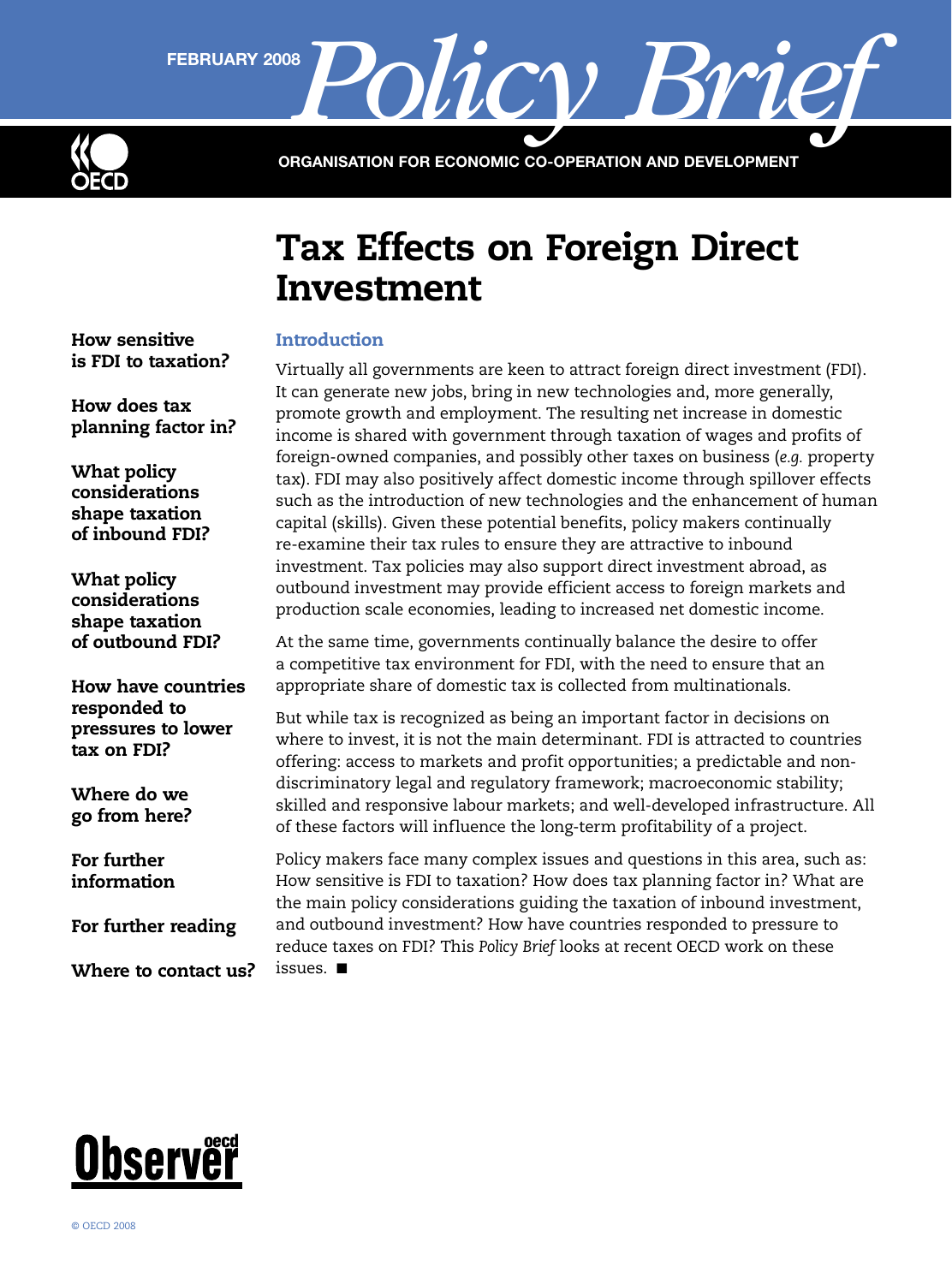#### **How sensitive** is FDI to taxation?

<span id="page-1-0"></span>**Policy Brief** 

At the centre of debate over what is the appropriate level of a host country's corporate tax burden is the difficult question of how FDI reacts to taxation. Addressing this issue is crucial to assessing how to address pressures for internationally competitive tax treatment of FDI. It is also essential for carrying out cost/benefit assessments of tax relief provided for such investments, and for estimating the impact on tax revenues of any reform of corporate tax policy.

Studies examining cross-border flows suggest that on average, FDI decreases by 3.7% following a 1 percentage point increase in the tax rate on FDI. But there is a wide range of estimates, with most studies finding decreases in the range of 0% to 5%. This variation partly reflects differences between the industries and countries being examined, or the time periods concerned. Some recent studies find, for example, that FDI is becoming increasingly sensitive to taxation, reflecting the increasing mobility of capital as non-tax barriers to FDI are removed. Such estimates may be used to estimate the long-run impact on FDI of corporate tax reform.

In gauging how FDI responds to tax reform, one uncertainty is how tax factors into FDI decisions, and what tax rate(s) are considered by investors. Comparisons may focus on statutory "headline" corporate income tax (CIT) rates. Or it may be that average effective tax rates (AETRs) or marginal effective tax rates (METRs) matter more than headline rates, as they incorporate rules determining the percentage of profits that are taxable. AETRs consider the average tax burden on investment projects, while METRs consider the tax burden at the margin (on the last unit of capital invested in a given project, where profits are exhausted). Statutory tax rates may differ significantly from effective tax rates, to the extent that taxable profits differ from true (economic) profits (see Figure 1).

There is also the question of how tax planning factors in (discussed below). Another difficulty is that the FDI response to tax reform is unlikely to be uniform (as standard analytical frameworks assume), and could be expected to depend on a number of factors that are difficult to measure and account for.



Figure 1.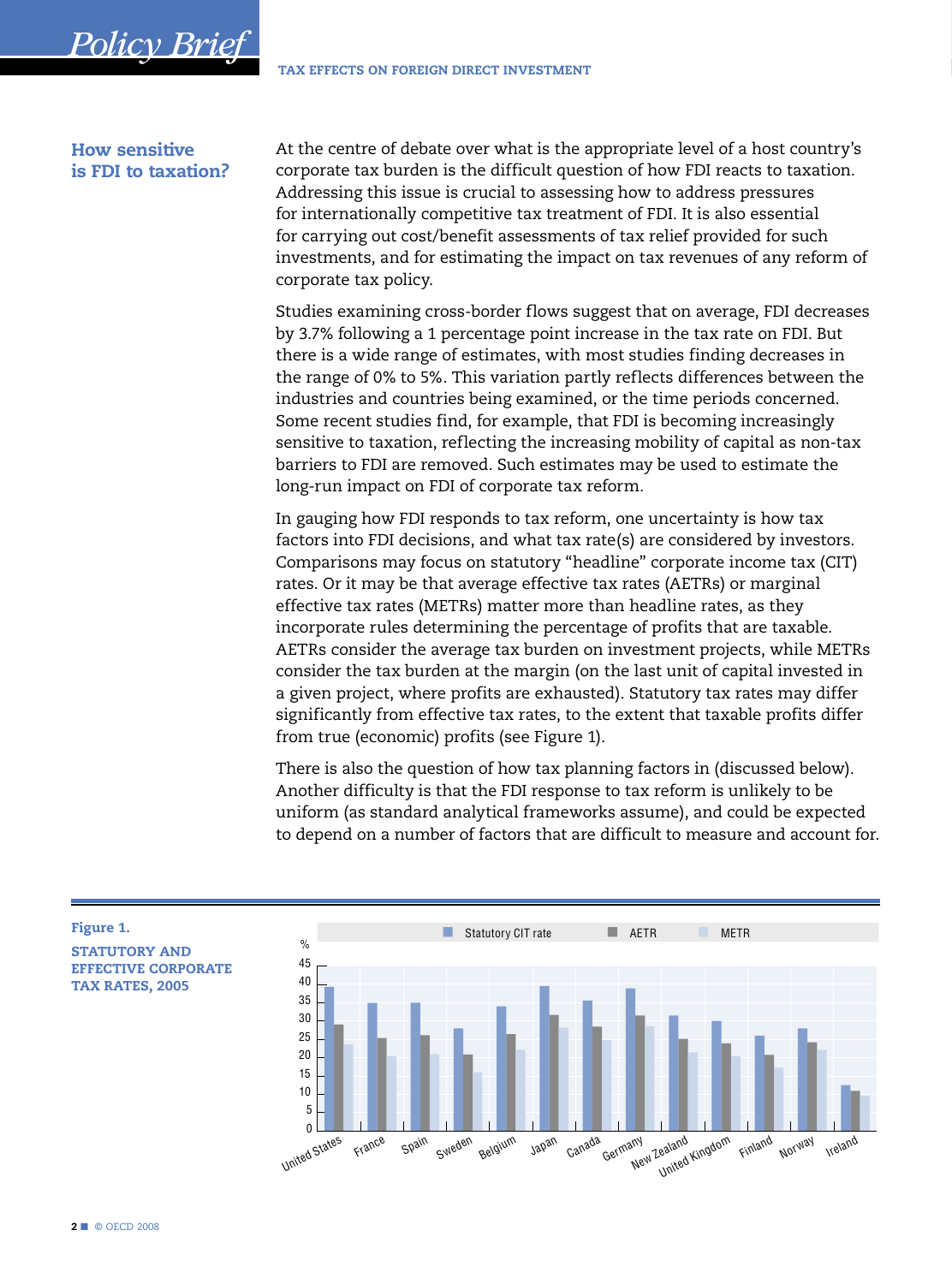Recent analysis supports the view that the sensitivity of FDI to tax depends on the host country and the mobility of business activities underlying the tax base. In particular, where firms benefit from locating production in large markets to reduce the costs of trade, such as transportation costs, a certain degree of inertia is predicted in the location choice of firms. Host country benefits and some fixity of capital mean that profits may be taxed up to some point without discouraging investment. This view is consistent with the observation that a number of OECD economies with large domestic output markets and strong FDI inflows (*e.g.* US, Japan and Germany) have relatively high corporate tax rates (see Figure 1). New explanatory models also suggest that the optimal tax rate on business falls as trade costs fall and capital is more mobile. This view is consistent with the observation that a number of countries impose a lower tax burden on more mobile business activities such as shipping, film production or head-office activities. ■

# How does tax planning factor in?

<span id="page-2-0"></span>*Policy Brief*

Most studies of the effects of tax reform on FDI ignore tax-planning strategies used by investors to lower their tax burden. But tax planning activities seem to be significant and growing, and recent OECD work encourages analysts to factor in the effects of tax planning activities when analyzing the impact of taxation on FDI (see Box 1). Future work in this area might lead to improved estimates of the tax burden on FDI and of the tax sensitivity of FDI. ■

What policy considerations shape taxation of inbound FDI? Tax competition for FDI is a reality in today's global environment. Investors routinely compare tax burdens in different locations, as do policy makers, with comparisons typically made across countries that are similar in terms of location and market size. A widely-held view is that taxes are likely to matter more in choosing an investment location as non-tax barriers are removed and as national economies converge.

There is broad recognition that international tax competition is increasing, and that what may have been regarded as a competitive tax burden on business in a given host country at one point in time may no longer be so after rounds of tax rate reductions in other countries.

However, it is not always clear that a tax reduction is required (or is able) to attract FDI. Where a higher corporate tax burden is matched by welldeveloped infrastructure, public services and other host country attributes attractive to business, including market size, tax competition from relatively low-tax countries not offering similar advantages may not seriously affect location choice. Indeed, a number of large OECD countries with relatively high effective tax rates are very successful in attracting FDI. This points to the importance of market size and other host country attributes in attracting FDI and the presence of location-specific profits that governments are able to tax.

It is also clear that a low tax burden cannot compensate for a generally weak or unattractive FDI environment. Tax is but one element and cannot compensate for poor infrastructure, limited access to markets, or other weak investment conditions. Also, while attention often focuses on corporate income tax, the importance of other taxes must be recognised. Energy taxes,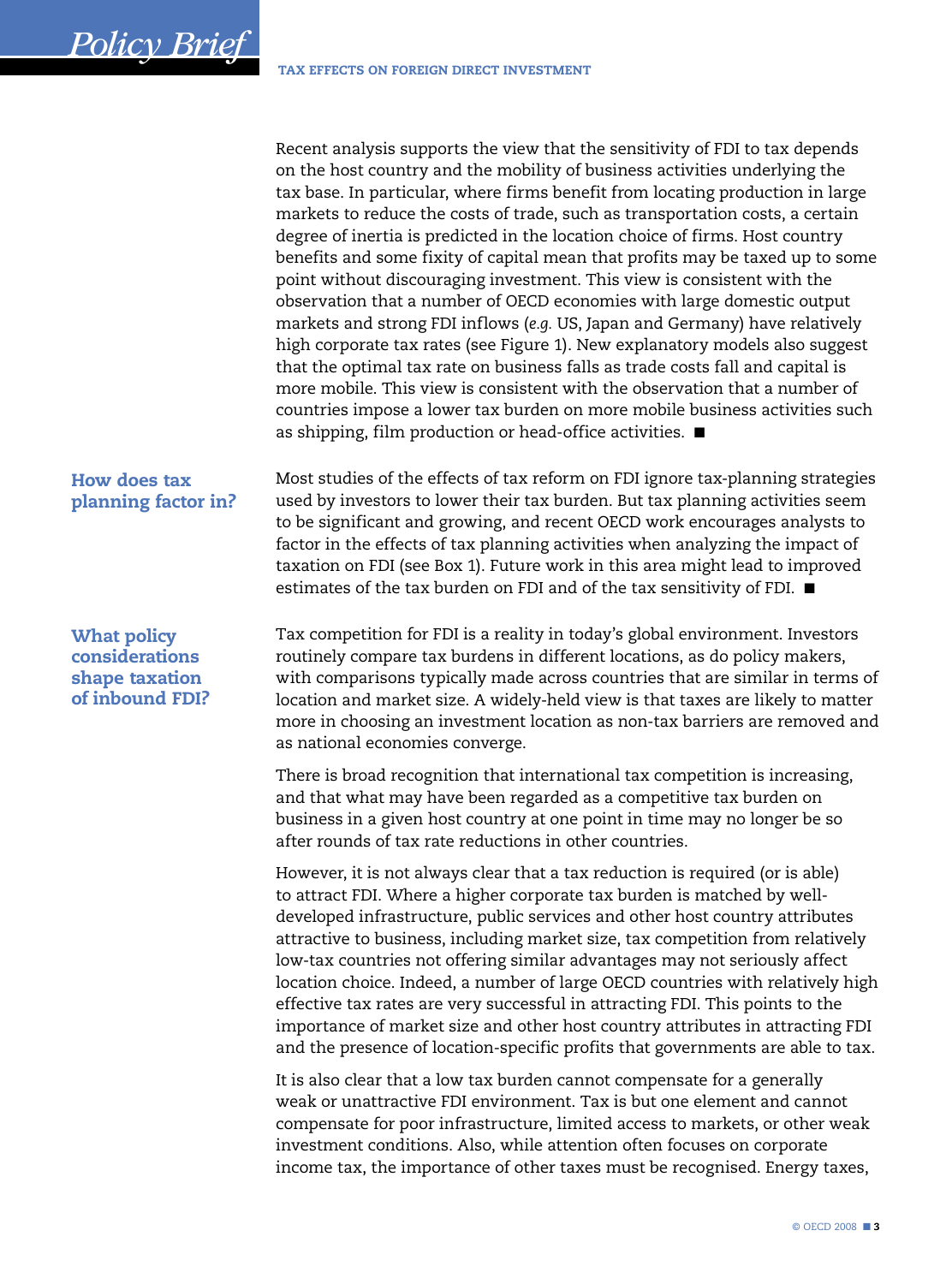payroll taxes and non-profit-related business taxes are increasingly under the spotlight by investors and policy makers.

Another factor is how business-friendly the tax administration is perceived to be. Investors look for certainty, predictability, consistency and timeliness in the application of tax rules, and in many cases these considerations are as important as the effective tax rate paid.

The tax environment will also be influenced by the need of governments to introduce anti-abuse measures to protect the tax system from sophisticated tax planning and aggressive tax schemes which exploit differences across tax systems. A key challenge is striking a balance in devising rules to adequately protect the tax base, without imposing excessive compliance cost on business. In doing so, it can be difficult to accurately weigh business arguments that FDI will locate elsewhere unless the scope of tax base protection measures is reduced. ■

# What policy considerations shape taxation of outbound FDI?

<span id="page-3-0"></span>*Policy Brie* 

In many countries, while there has been a great deal of debate about taxing inbound FDI, there has been surprisingly little public debate over what tax policies should be followed for outbound investment, and how the tax burden should compare with that for domestic investment and inward FDI.

Tax neutrality between domestic and outbound investment (imposing the same tax burden on both) is an underlying policy goal for certain countries. Neutrality encourages investment decision-making on the basis of business considerations aiming to maximise (pre-tax) returns. Indeed, the approach of taxing domestic and outbound investment at equivalent rates is often identified as a core principle underlying the adoption of a "dividend credit"

#### Box 1.

TAX PLANNING TO REDUCE EFFECTIVE TAX RATES ON FDI

Tax planning can significantly reduce the tax burden on FDI. Consider an illustrative example of a parent company taxed by its home country at 30% on profits on domestic investment, while taxed by LowTax country at 19% (income plus withholding tax) on profits on FDI in LowTax (see Figure 2).

If the home country taxes profits on FDI under a dividend credit system that provides a tax credit for taxes imposed by LowTax, the tax burden on FDI, as measured by the average effective tax rate (AETR) would be the same, at 30% (column CR1). If instead the home country operates a foreign dividend exemption system, the tax burden (AETR) on FDI is only 19% (column Ex1), implying a tax bias towards FDI. If the parent company borrows to finance FDI, the AETR would be lower in both cases, given the tax deductibility of interest expense (Cr2, Ex2). If the multinational partly finances FDI using a hybrid instrument (regarded as debt by LowTax authorities, but as equity by home country authorities), the AETR is significantly lower in the dividend exemption case (Cr3, Ex3).

And if the multinational routes its FDI to LowTax through a finance subsidiary in a tax haven, enabling it to avoid home country tax and lower taxable profit in LowTax (*e.g.* using deductible interest payments on an inter-affiliate loan), the AETR on FDI is only 0.5% under both dividend credit and exemption systems (Cr4, Ex4).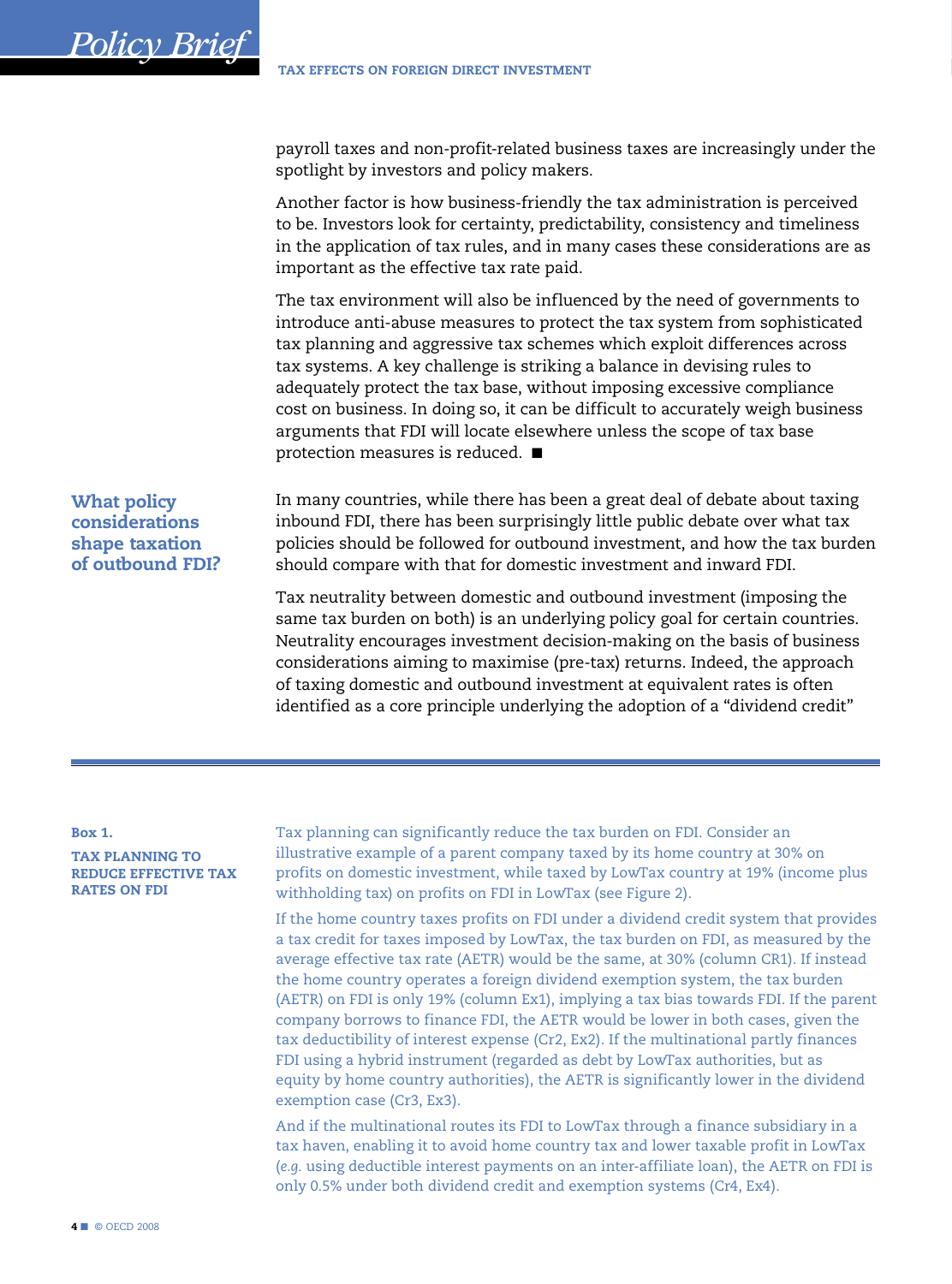system (taxing foreign profits at domestic rates, with a tax credit for foreign taxes already paid on foreign profit). The main insight is that a fixed pool of capital is most productive when allocated across countries so that pre-tax rates of return are everywhere the same, a result predicted in the absence of taxation under competitive conditions. The same outcome may be predicted with taxation, where investors allocate capital so that after-corporate tax rates of return are equalized, if domestic and foreign profits are subject to the same effective tax rate.

Fully equivalent treatment of domestic and foreign profits requires current taxation at domestic tax rates of foreign profits, with full relief for income and withholding tax levied by the host country. In practice, this treatment is not observed for various reasons, including complexity, cash-flow problems, possible revenue loss, and international competitiveness pressures that limit the reach of domestic taxation of foreign profits.

Dividend credit systems generally allow deferral of home country tax until foreign profits are paid out. Also, rules may not exist to tax foreign profits routed to a tax haven. If such rules are in place, various techniques (e.g. the use of so-called "hybrid entities" regarded by one country as a separate corporation, and by another as a branch) may be used by investors to circumvent their application. Home country tax may also be avoided by using sophisticated financial instruments, for example so-called "hybrid instruments" regarded by one country as debt, and by another as equity.

Most OECD countries operate dividend exemption systems. Exempting foreign profit from domestic tax avoids a possible tax impediment for domestic firms competing in foreign markets with other investors subject only to

Figure 2.

**AVERAGE EFFECTIVE TAX RATES (AETRS) FOR FDI INTO LOWTAX COUNTRY Under four alternative** financing cases

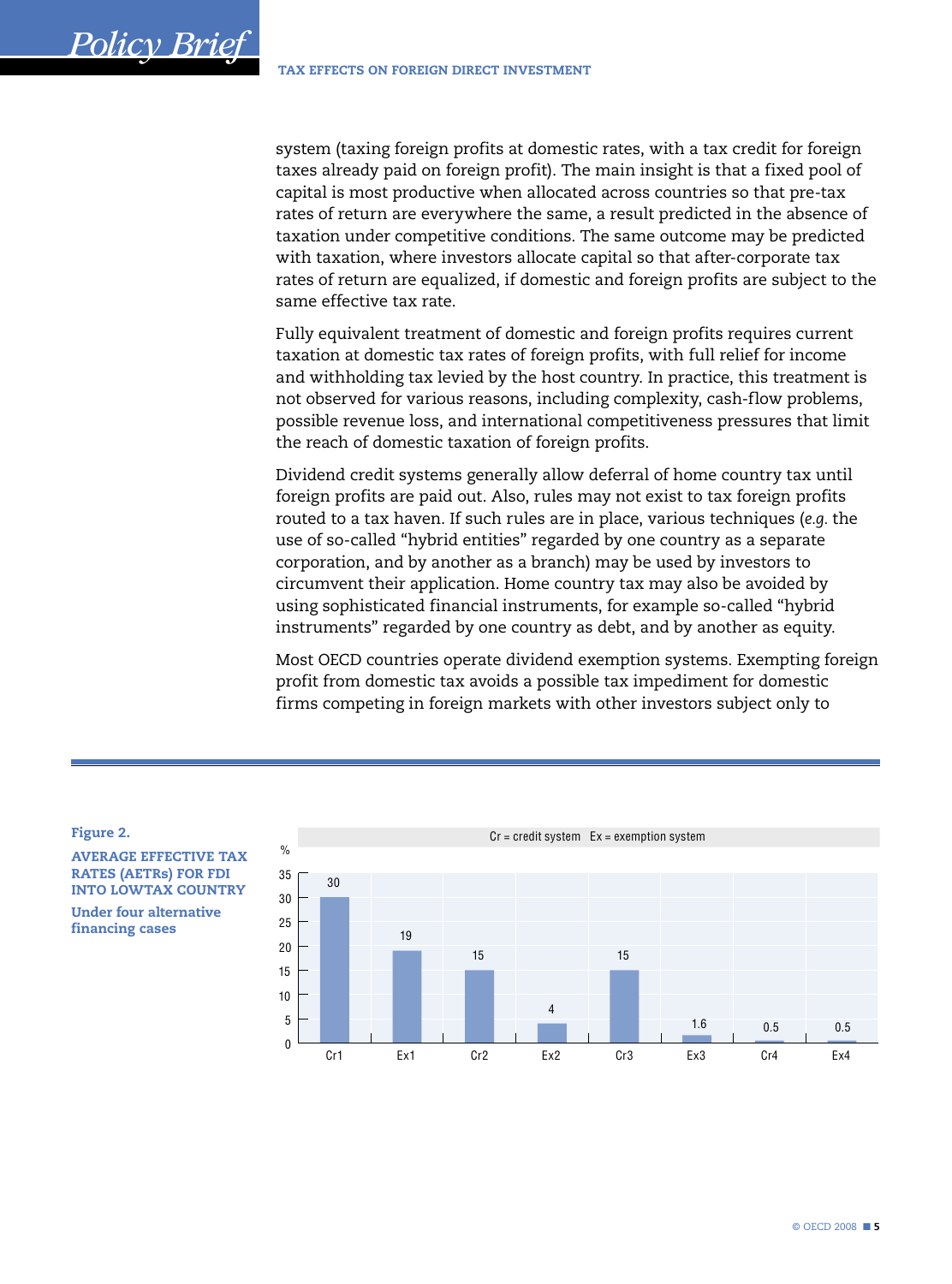the same local (host country) tax burden. Moreover, exempt treatment may avoid distorting ownership patterns which, when free of tax, would tend to maximise world output through a competitive bidding process that would normally result in firms with higher productivity outbidding others competing for capital.

However, this argument assumes that investors face only local competitors operating in a given host location. While this may be the case for certain business activities, it may not be the case for geographically mobile business activities employing intangibles, such as research and development or computer chip production. Such mobile activities may access markets efficiently from any one of a number of locations. In such cases, consideration must be given to effective tax rates in (all) host countries in which competing businesses are located, which may differ considerably across host countries. Moreover, various tax-planning strategies used by companies may mean different effective tax rates on profits for different competing investors, even where competition is localised in one country. Thus, on balance, tax distortions to investment may result under either system (dividend credit or exemption) on account of these considerations. ■

How have countries responded to pressures to lower tax on FDI?

<span id="page-5-0"></span>*Policy Brief*

Governments have responded to these competitive pressures in different ways. Many have reduced the statutory corporate income tax rate, as this is a relatively simple change to introduce and is readily observed. It is also directly relevant to investors anticipating pure economic profits, improves tax efficiency when combined with reforms to broaden the tax base and limits incentives for tax avoidance. However, such reductions tend to be expensive in terms of revenue foregone, may be seen as unfair, and may create pressures to reduce personal income tax rates as well. In general, rate cuts have been accompanied by measures to broaden the tax base, thereby reducing the overall revenue costs.

Rather than reducing the burden of general tax provisions, some countries prefer to explicitly target tax relief to certain sectors or activities, to encourage investment at lower foreign revenue cost. Belgium, for example, previously targeted relief to co-ordination centres performing certain group service functions, while certain other countries give preferential treatment to holding companies. Targeting mobile activities is regarded by some as an attractive option. Some countries target certain activities as a matter of national industry policy, while others target tax relief only where there is believed to be market failure.

Governments are also reviewing the tax treatment of outbound FDI. Some provide tax treatment that permits relief from home country tax that goes well beyond that under the 'old' competitiveness argument, which calls for a home country tax exemption or deferral for undistributed foreign active business income, despite neutrality and equity considerations favouring increased (not reduced) taxation of foreign income. Decisions to waive or preferentially treat outbound FDI reflect increased mobility of capital and business calls for more lenient home country treatment. These developments,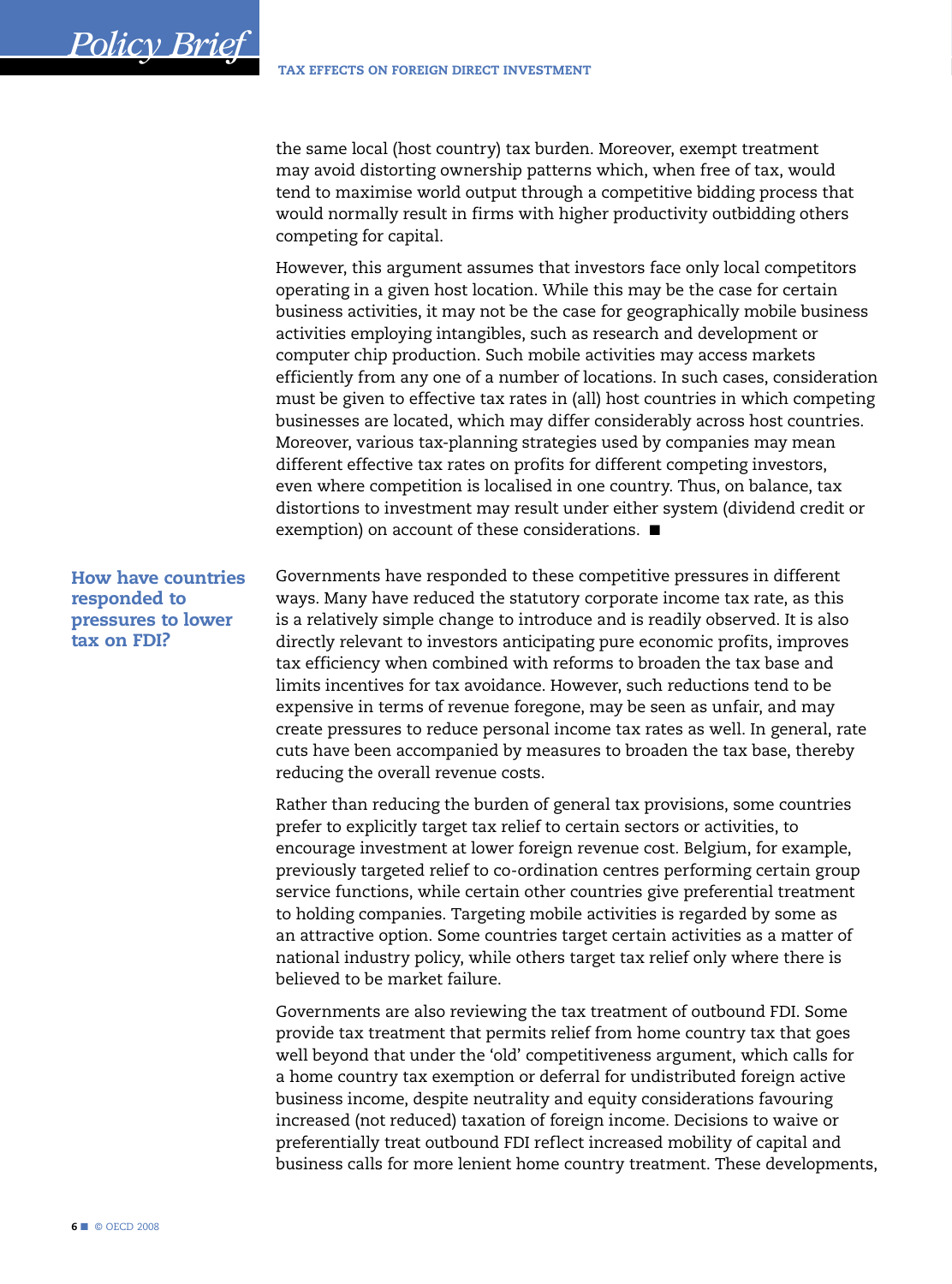combined with the "hollowing-out" of host country corporate tax bases by exempting interest, royalties and other amounts deductible at source are inconsistent with equity and neutrality, but may be viewed as difficult to resist given their acceptance by other governments, and fears over the mobility of capital.

Governments are trying to improve the business friendliness of their tax administration by improving the transparency and certainty of tax treatment. At the Fourth meeting of the OECD's Forum on Tax Administration in January 2008, which brought together Tax Commissioners from over 40 OECD and non-OECD countries, discussions focused on approaches to enhance the relationship between revenue bodies and taxpayers. Many countries have introduced advance ruling procedures where tax authorities will respond in advance to questions about the tax status of a particular type of investment. Tax treaties and mutual agreement procedures are also identified as key to certainty and stability in the treatment of cross-border investment. ■

# Where do we go from here?

<span id="page-6-0"></span>*Policy Brief*

Going forward, the limits of tax competition can be expected to be further tested, with further reductions in corporate tax burdens on inbound investment resisted where viewed by policy-makers as unnecessary to attract investment, owing to host country attributes, and raising equity concerns.

Increased vigilance by countries may also be exercised to limit artificial shifting of tax base to no/low tax havens, to avoid imbalances in the global tax system. Different approaches in the treatment of inbound and outbound investment can be expected across countries, reflecting different country circumstances. The sharing of experiences in addressing these challenges will no doubt be increasingly helpful, as policy makers refine the scope of their national tax systems. ■

For further information

For more information on the OECD's work on FDI and taxation, please contact W. Steven Clark, tel.: +33 1 45 24 96 66, e-mail: steven.clark@oecd.org.